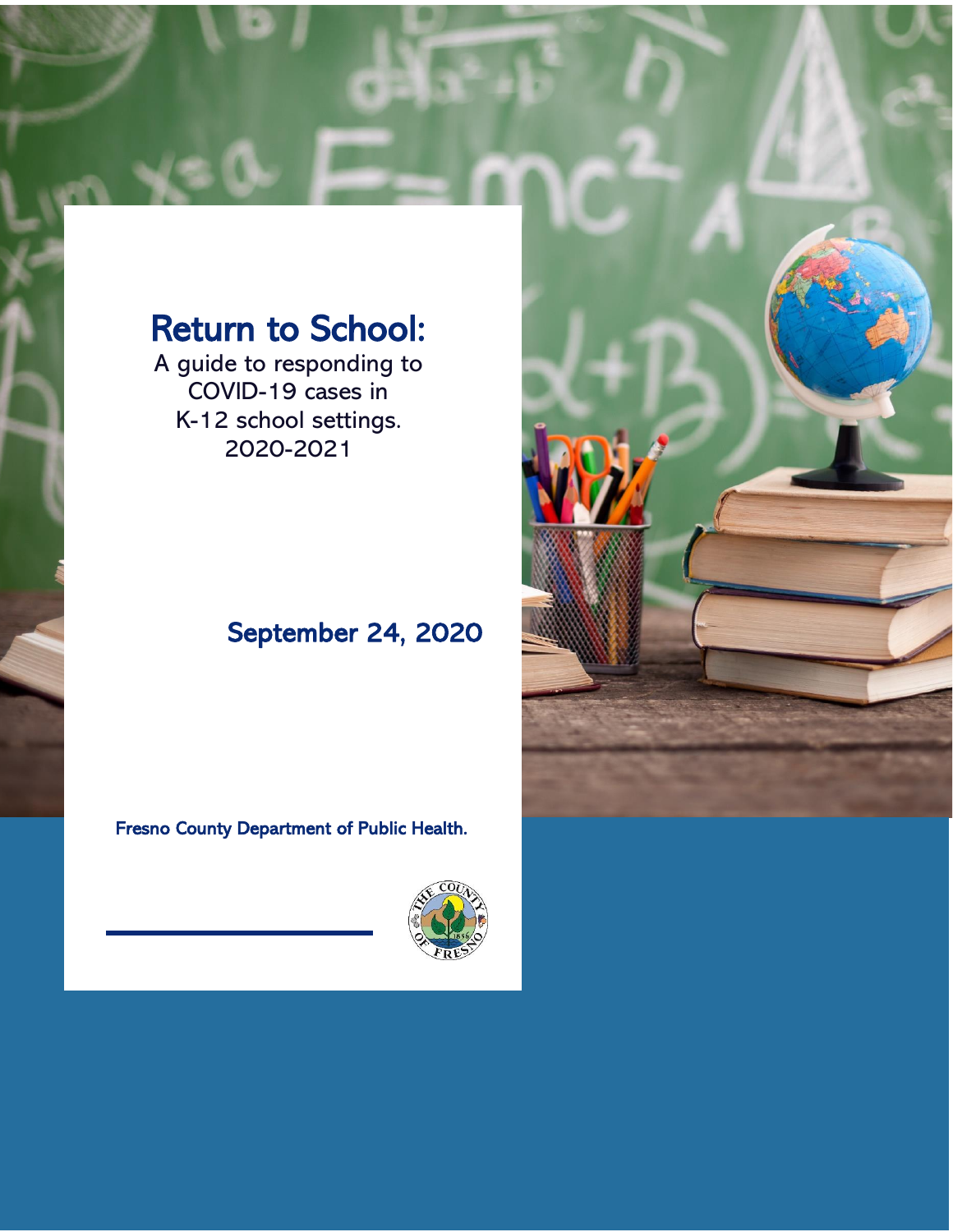# Return to School: A guide to responding to COVID-19 cases in K-12 school settings

This document was designed to provide guidance for Fresno County K-12 schools in response to COVID-19 related scenarios. As students return to school and in-person instruction resumes, we recognize the importance of protecting the health and safety of our students, school staff, and community. The goal of this document is to help school staff respond to different scenarios and cases of COVID-19. This document is applicable to all K-12 schools, public or private, throughout Fresno County.

As schools prepare to resume-in person instruction, we advise schools to prepare plans for remote instruction for students who may need to isolate or quarantine. Schools should also be prepared for short-term and long-term school closures.

The following guidance is included in this document:

- COVID-19 Prevention and Best Practices
- COVID-19 School Scenario Guidance
- Guidelines for Covid-19 Exposure Scenarios for Schools

We will continue to revise these documents as necessary and as guidance from the California Department of Public Health and CDC is updated.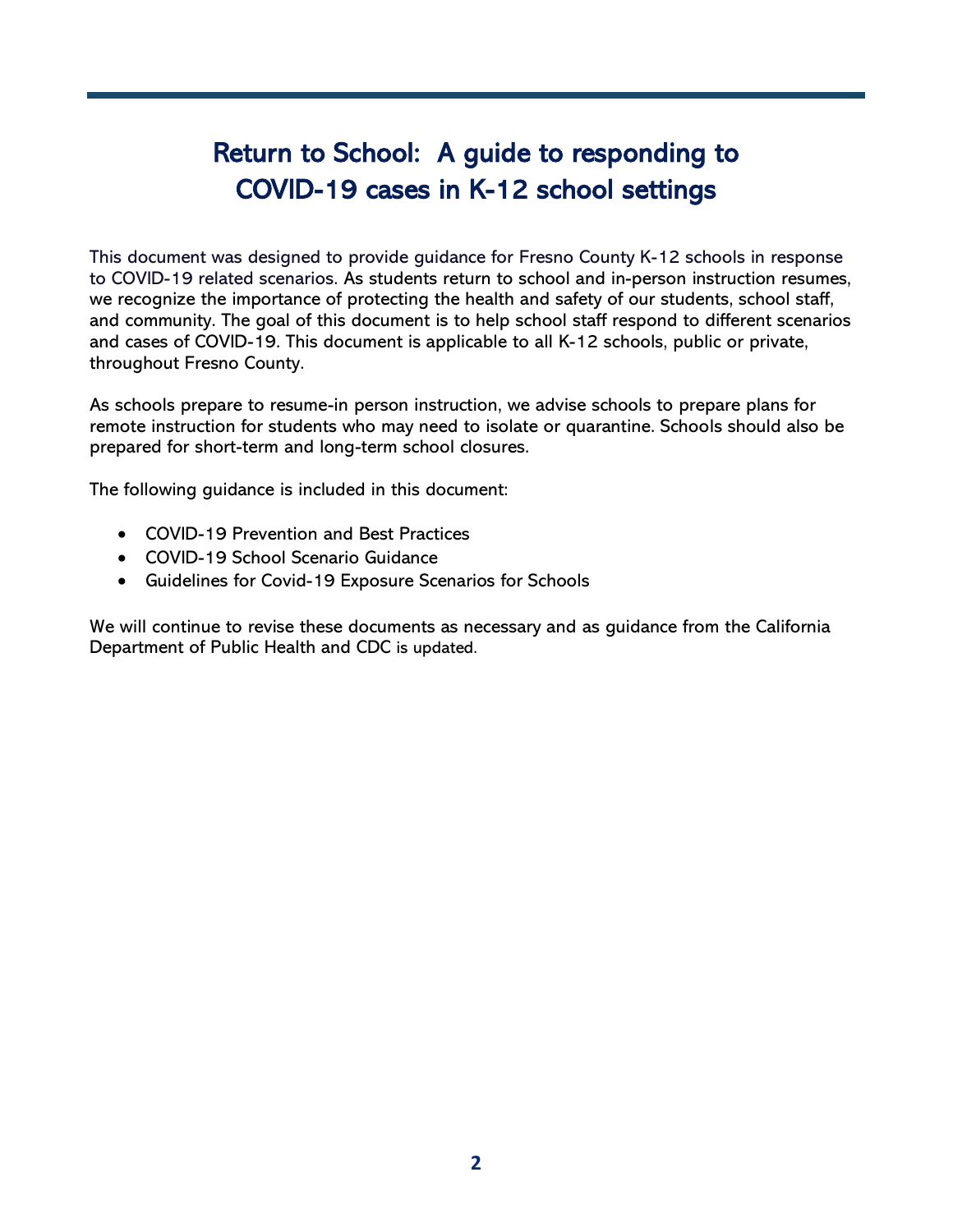### COVID-19 Prevention & Guidance for Schools

Fresno County Department of Public Health's Best Practices

- Perform symptom screening (including temperature check) for all students upon entry into first classroom of the day, AND for all staff, volunteers, or others when entering school buildings.
- Implement universal face coverings for all students, teachers, staff, volunteers, etc.
- Availability of hand sanitizer at all entrances and commonly visited locations.
- Practice Social Distancing (6 feet apart) in all indoor and outdoor settings including cafeterias, gyms, libraries, and on buses to and from school.
- Assess adequacy of ventilation in all indoor school settings.
- Keep windows open and circulation on during bus rides.
- For activities where social distancing is difficult to maintain we recommend:
	- $\circ$  students stay in pods of 10 or less
	- $\circ$  limit these activities to 15 minutes or less
	- o stay outdoors as much as possible
- Maintain capacity for isolation of symptomatic students in a room with a separate entrance when students are on campus, with staff with appropriate PPE immediately available.
- Cleaning and disinfecting all used facilities each day after school has ended, and high-use surfaces more frequently.
- In classrooms where seats are shared by multiple students (middle and high school), desks should be cleaned and disinfected before and/or after each class.
- Minimize opportunities for contact where students/staff may congregate, i.e. start/end of the school day, lining up for lunch, etc.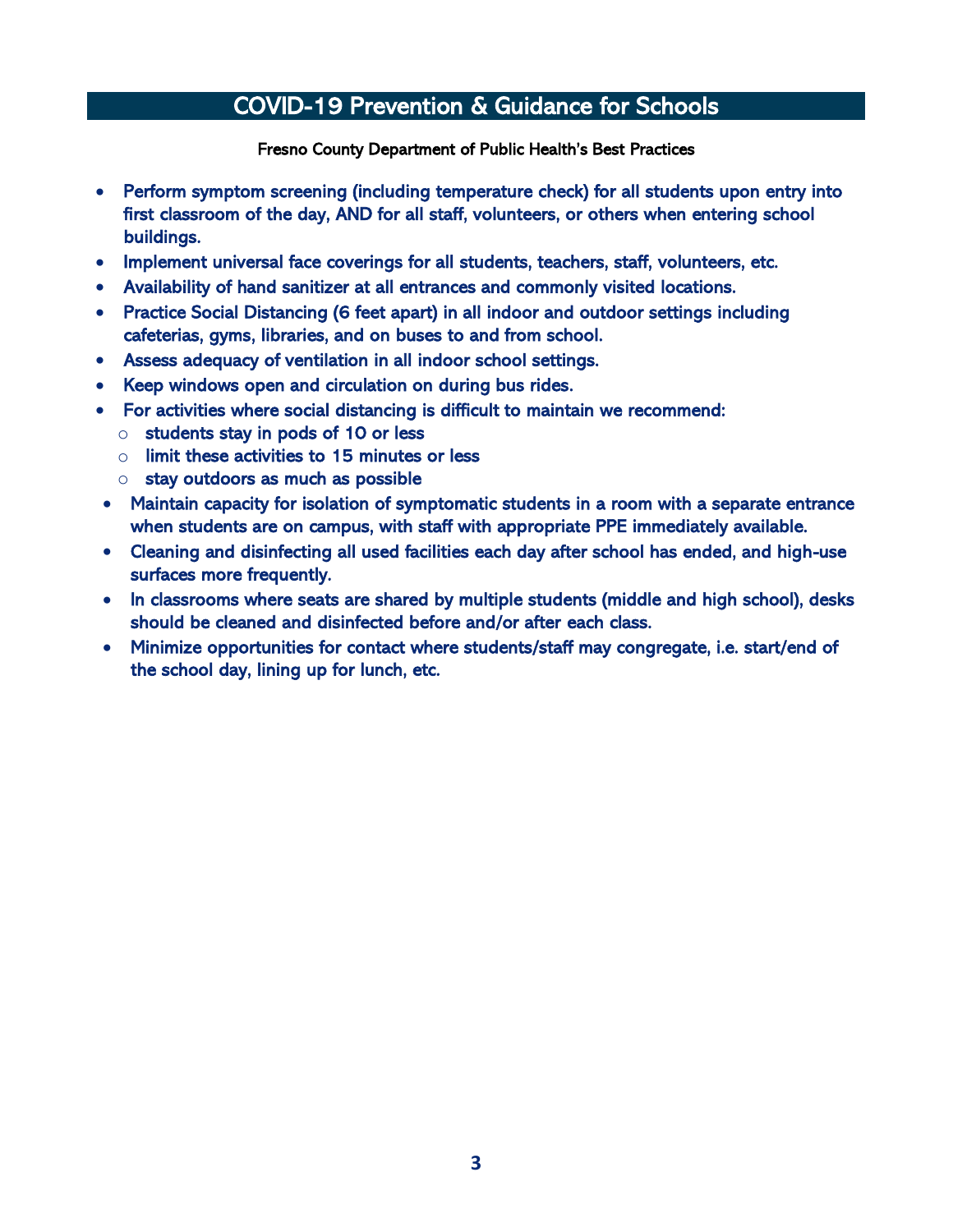## Guidelines for Covid-19 Exposure Scenarios for Schools

This following is guidance for steps to take in response to confirmed and suspected positive cases on your school campus.

| Scenario                                                                          | Response and Isolation Steps                                                                                                                                                                                                                                                                                                                                                                                                                                                                                                                                                                                                                                      | <b>Communication and Contact Tracing Steps</b>                                                                                                                                                                                                                                                                                                                                                                                                                                                                                                                                                                                                                                                                                                                                                                                                                                                                                                                                                                                                                                                                                                                                                                           |
|-----------------------------------------------------------------------------------|-------------------------------------------------------------------------------------------------------------------------------------------------------------------------------------------------------------------------------------------------------------------------------------------------------------------------------------------------------------------------------------------------------------------------------------------------------------------------------------------------------------------------------------------------------------------------------------------------------------------------------------------------------------------|--------------------------------------------------------------------------------------------------------------------------------------------------------------------------------------------------------------------------------------------------------------------------------------------------------------------------------------------------------------------------------------------------------------------------------------------------------------------------------------------------------------------------------------------------------------------------------------------------------------------------------------------------------------------------------------------------------------------------------------------------------------------------------------------------------------------------------------------------------------------------------------------------------------------------------------------------------------------------------------------------------------------------------------------------------------------------------------------------------------------------------------------------------------------------------------------------------------------------|
| 1. Student has tested<br>positive for COVID-<br>19                                | Student to remain at home for 10/1. If<br>asymptomatic, the 10 days begins on the<br>date the student was tested. If symptomatic,<br>the 10 days begins on the day the symptoms<br>began.<br>If symptoms persist beyond 10 days, student<br>to remain at home until at least1 day after<br>symptoms have resolved without the use of<br>medication.<br>Identify locations where the student spent<br>more than 15 minutes: classroom, library,<br>cafeteria, school bus, etc. If these locations<br>have not been cleaned and sanitized since<br>the student was present, close location for as<br>close to 24 hours as practical for cleaning<br>and sanitizing. | School to identify close contacts in the two<br>days prior to the day the positive test was<br>collected OR to symptom onset, up to the time<br>the student was last in class. School to send<br>notification letter to all close contacts.<br>Advise ALL household and close contacts to<br>quarantine for 14 days and to monitor for<br>symptoms. If other school-aged children are in<br>the household, notify their respective school<br>sites.<br>If second case either confirmed or suspected<br>in classroom, either teacher or student, OR<br>three or more cases in the school, OR if<br>evidence of school-based spread, consider<br>consultation with FCDPH to close classroom or<br>school for 2 weeks and advise all students and<br>teachers in classroom or school to quarantine<br>for 2 weeks.<br>Notify school community including staff and<br>parents of a new positive case. Notification to<br>indicate the date the school was informed of<br>the positive case and the number of new<br>positive cases that day without releasing<br>information that would identify whether the<br>positive case was a student or staff member or<br>what grade or class was involved.<br>Notify FCDPH liaison. |
| 2. Student becomes<br>ill off school campus<br>and is waiting for<br>test results | Student to remain at home for 10/1 or if<br>symptoms persist beyond 10 days, for at<br>least one day after symptoms resolve without<br>the use of medication. OK to return to school<br>if test negative for COVID AND symptoms<br>have resolved for at least one day.                                                                                                                                                                                                                                                                                                                                                                                            | Recommend student follow up with physician<br>for evaluation and testing.<br>Notify student's family that other school-aged<br>household contacts should not return to<br>school for 14 days from last contact with<br>index case. Household contacts may return if<br>student tests negative for COVID AND<br>household contacts have been asymptomatic<br>for at least one day.<br>Notify classroom teacher, and advise teacher<br>to monitor other students for symptoms.<br>If second confirmed or suspected case in<br>classroom, school to identify close contacts in<br>classroom and other school settings in the two<br>days prior to illness up to the time the student<br>was last in class, including key contributing                                                                                                                                                                                                                                                                                                                                                                                                                                                                                       |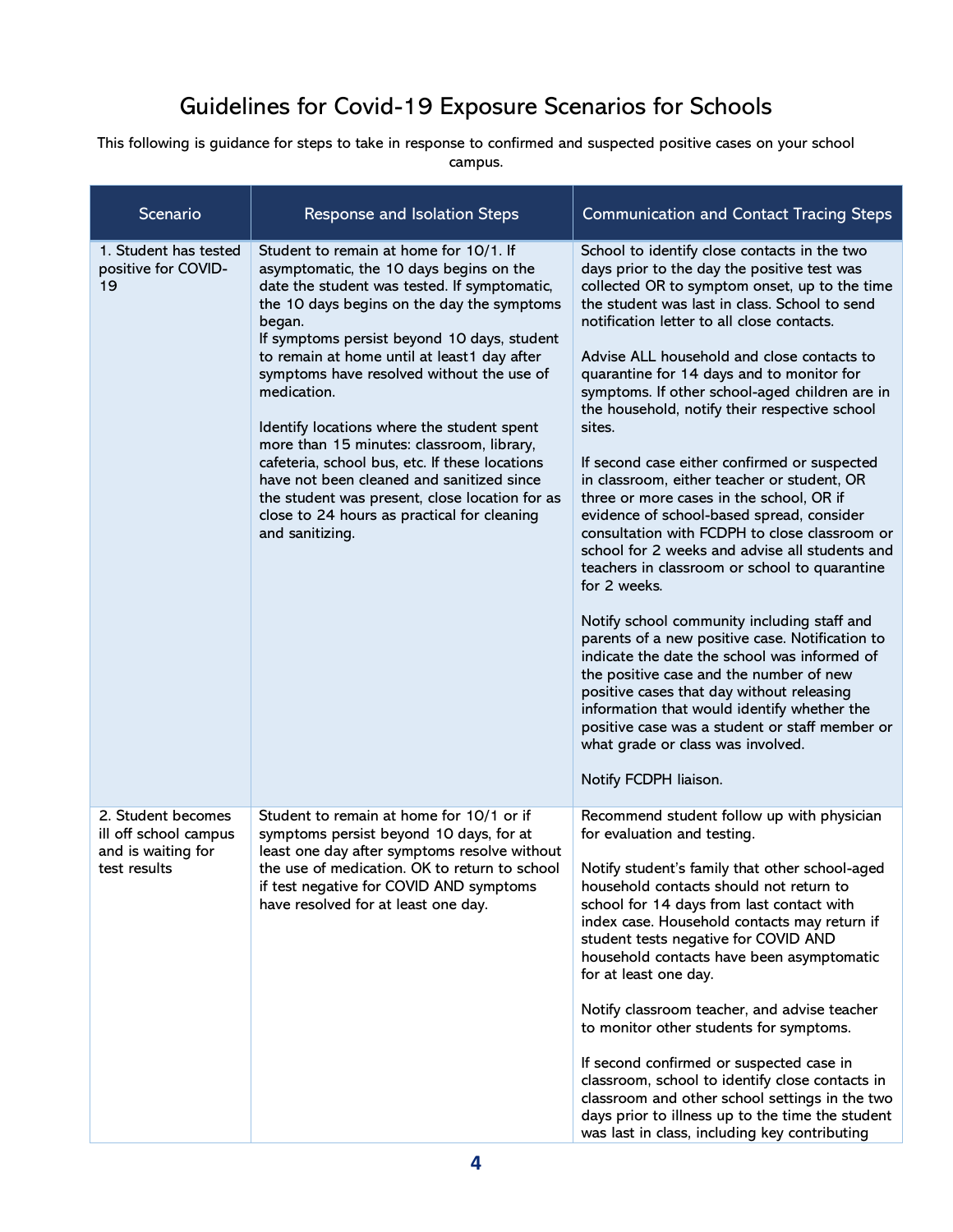|                                                                 |                                                                                                                                                                                                                                                                                                                                                                                                                                                                                                                                                                                                                                                                                                                                                                                                                                                                                                                                                                                                                                                                                                                                                                          | factors. Identify close contacts with symptoms<br>and advise them to quarantine for 14 days.                                                                                                                                                                                                                                                                                                                                                                                                                                                                                                                                                                                                                                                                                                                                                                                                         |
|-----------------------------------------------------------------|--------------------------------------------------------------------------------------------------------------------------------------------------------------------------------------------------------------------------------------------------------------------------------------------------------------------------------------------------------------------------------------------------------------------------------------------------------------------------------------------------------------------------------------------------------------------------------------------------------------------------------------------------------------------------------------------------------------------------------------------------------------------------------------------------------------------------------------------------------------------------------------------------------------------------------------------------------------------------------------------------------------------------------------------------------------------------------------------------------------------------------------------------------------------------|------------------------------------------------------------------------------------------------------------------------------------------------------------------------------------------------------------------------------------------------------------------------------------------------------------------------------------------------------------------------------------------------------------------------------------------------------------------------------------------------------------------------------------------------------------------------------------------------------------------------------------------------------------------------------------------------------------------------------------------------------------------------------------------------------------------------------------------------------------------------------------------------------|
|                                                                 |                                                                                                                                                                                                                                                                                                                                                                                                                                                                                                                                                                                                                                                                                                                                                                                                                                                                                                                                                                                                                                                                                                                                                                          | Notify FCDPH liaison.                                                                                                                                                                                                                                                                                                                                                                                                                                                                                                                                                                                                                                                                                                                                                                                                                                                                                |
| 3. Student develops<br><b>COVID</b> symptoms<br>while at school | Student placed in isolation room with<br>separate entrance until transported home or<br>to higher level of care. More than one<br>student may be placed in isolation room if all<br>masked and socially distanced as much as<br>possible. Staff person with full PPE (N95 or<br>higher mask, goggles, gown, and gloves)<br>must be immediately available to evaluate or<br>assist student if necessary.<br>Student may be accompanied while moving<br>from classroom or other school site to<br>isolation room by staff person with face<br>covering AND observing social distancing<br>protocols. If closer contact required, staff<br>person with full PPE must accompany child to<br>isolation room.<br>Isolation room to be cleaned and sanitized<br>after symptomatic student leaves. Room<br>cannot be re-used until cleaning and<br>sanitizing completed.<br>Student to remain at home for 10/1 or if<br>symptoms persist beyond 10 days, for at<br>least one day after symptoms resolve without<br>the use of medication. OK to return to school<br>sooner if test negative AND symptoms have<br>resolved for at least one day without the use<br>of medication. | Recommend student follow up with physician<br>for evaluation and testing.<br>Notify student's family that all household<br>contacts should not return to school or work<br>for 14 days from last contact with student.<br>Household contacts may return if index case<br>tests negative for COVID AND household<br>contacts have been asymptomatic for at least<br>one day without the use of medication.<br>If second confirmed or suspected case in<br>classroom, school to identify close contacts in<br>classroom and other school settings in the two<br>days prior to illness up to the time the student<br>was last in class, including key contributing<br>factors. Identify close contacts with symptoms<br>and advise them to quarantine for 14 days.<br>If student tests positive for COVID, identify<br>and notify close contacts. Send notification<br>letter.<br>Notify FCDPH liaison. |
| 4. Member of<br>student's household<br>tests positive           | Student, and ALL household contacts,<br>including other school-aged household<br>contacts, need to quarantine and not return<br>to work or school for 14 days from date of<br>last contact with index case during index case<br>isolation period.                                                                                                                                                                                                                                                                                                                                                                                                                                                                                                                                                                                                                                                                                                                                                                                                                                                                                                                        | Student sharing household with positive index<br>case to quarantine for 14 days.<br>Advise all other school-aged household<br>contacts to quarantine for 14 days after last<br>contact with index case during index case<br>isolation period.<br>If student sharing household becomes<br>symptomatic, refer to scenario #2 above. If<br>student tests positive for COVID, refer to<br>scenario #1 above.                                                                                                                                                                                                                                                                                                                                                                                                                                                                                             |
| 5. Teacher tests<br>positive                                    | Teacher to remain at home for 10/1. If<br>asymptomatic, the 10 days begins on the<br>date the teacher was tested. If symptomatic,<br>the 10 days begins on the day the symptoms<br>began.<br>If symptoms persist beyond 10 days, teacher<br>to remain at home until at least1 day after<br>symptoms have resolved without the use of<br>medication.                                                                                                                                                                                                                                                                                                                                                                                                                                                                                                                                                                                                                                                                                                                                                                                                                      | School to identify close contacts in the two<br>days prior to the day the positive test was<br>collected OR to symptom onset, up to the time<br>the teacher was last in class. School to send<br>notification letter to all close contacts.<br>Advise ALL household and close contacts to<br>quarantine for 14 days and to monitor for<br>symptoms. If there are school-aged children                                                                                                                                                                                                                                                                                                                                                                                                                                                                                                                |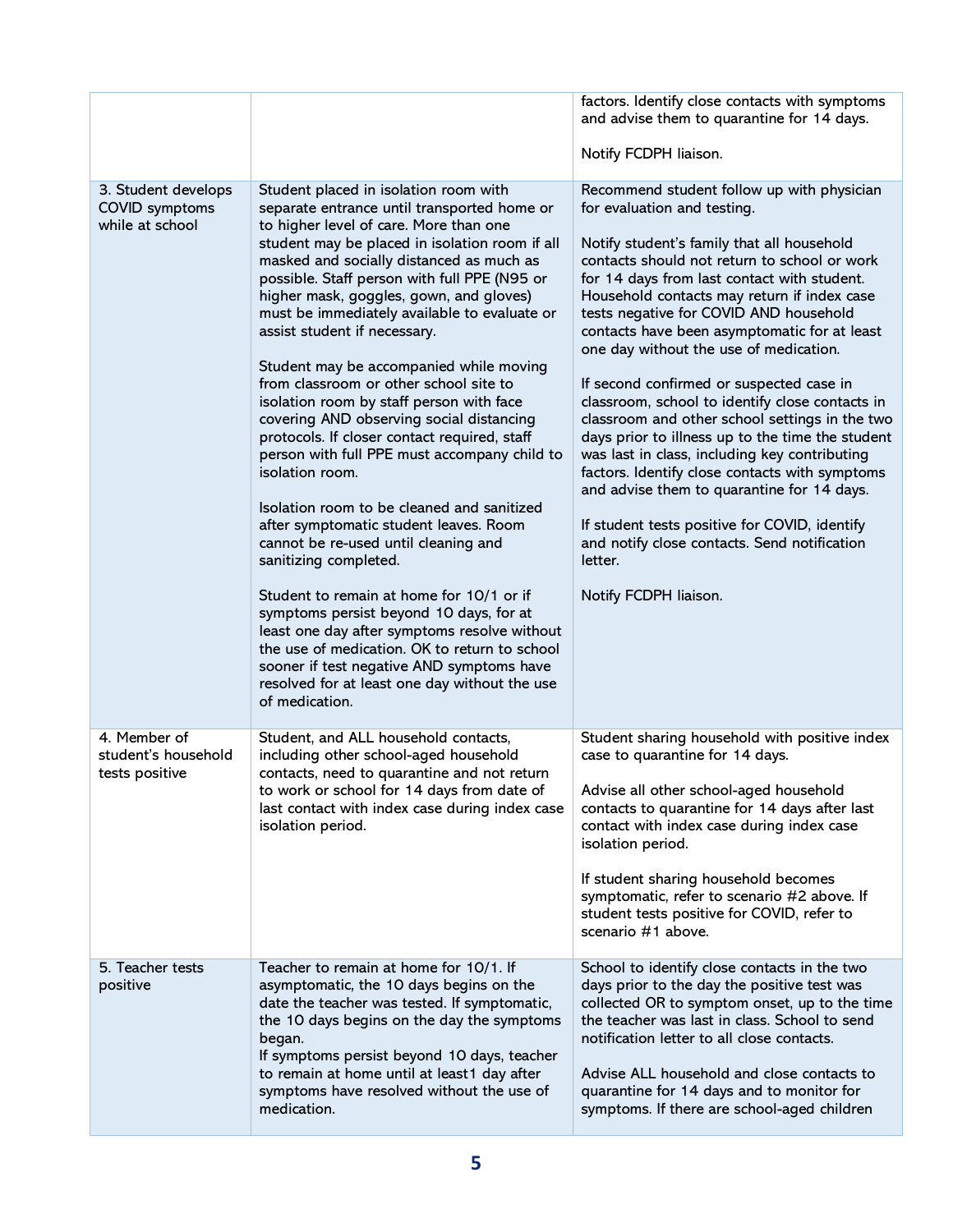|                                                                                                     | If not cleaned and sanitized since teacher was<br>last in class or in any other school setting for<br>more than 15 minutes continuously in the<br>two days prior to testing positive or<br>becoming symptomatic, close classroom or<br>other school settings for as close to 24 hours<br>as practical for cleaning and sanitizing.                           | are in the household, notify their respective<br>school sites.<br>If second case either confirmed or suspected<br>in classroom, either teacher or student, OR<br>three or more cases in the school, OR if<br>evidence of school-based spread, consider<br>consultation with FCDPH to close classroom or<br>school for 2 weeks and advise all students and<br>teachers in classroom or school to quarantine<br>for 2 weeks.<br>Notify school community including staff and<br>parents of a new positive case. Notification to<br>indicate the date the school was informed of<br>the positive case and the number of new<br>positive cases that day without releasing<br>information that would identify whether the<br>positive case was a student or staff member or<br>what grade or class was involved.<br>Notify FCDPH liaison. |
|-----------------------------------------------------------------------------------------------------|--------------------------------------------------------------------------------------------------------------------------------------------------------------------------------------------------------------------------------------------------------------------------------------------------------------------------------------------------------------|-------------------------------------------------------------------------------------------------------------------------------------------------------------------------------------------------------------------------------------------------------------------------------------------------------------------------------------------------------------------------------------------------------------------------------------------------------------------------------------------------------------------------------------------------------------------------------------------------------------------------------------------------------------------------------------------------------------------------------------------------------------------------------------------------------------------------------------|
| 6. Student feels ill<br>with COVID<br>symptoms but<br>parent/guardian will<br>NOT be testing child. | Student to remain at home for 10/1. The 10<br>days begins on the day the symptoms began.<br>If symptoms persist beyond 10 days, student<br>to remain at home until at least1 day after<br>symptoms have resolved without the use of<br>medication.                                                                                                           | Recommend testing and follow up with<br>physician for index case.<br>Notify teacher of symptomatic student and to<br>monitor class to determine if others become<br>ill.<br>Notify FCDPH liaison.                                                                                                                                                                                                                                                                                                                                                                                                                                                                                                                                                                                                                                   |
| 7. Student tests<br>negative but has<br>COVID symptoms<br>(possible false<br>negative)              | Student to remain at home while symptoms<br>persist consistent with screening protocols at<br>school. OK to return to school sooner if test<br>negative AND symptoms have resolved for at<br>least one day without the use of medication.                                                                                                                    | Recommend testing and follow up with<br>physician for index case.<br>Notify teacher of symptomatic student and to<br>monitor class to determine if others become<br>ill.<br>If second confirmed or suspected case in<br>classroom, school to identify close contacts in<br>classroom and other school settings in the two<br>days prior to illness up to the time the student<br>was last in class, including key contributing<br>factors. Identify close contacts with symptoms.<br>Send notification letter.<br>Notify FCDPH liaison.                                                                                                                                                                                                                                                                                             |
| 8. Administrator or<br>other staff member,<br>or volunteer tests<br>positive                        | Index case to remain at home for 10/1. If<br>asymptomatic, the 10 days begins on the<br>date the index case was tested. If<br>symptomatic, the 10 days begins on the day<br>the symptoms began.<br>If symptoms persist beyond 10 days, index<br>case to remain at home until at least1 day<br>after symptoms have resolved without the<br>use of medication. | School to identify close contacts in the two<br>days prior to the day the positive test was<br>collected OR to symptom onset, up to the time<br>the index case was last on campus. School to<br>send notification letter to all close contacts.<br>Advise ALL household and close contacts to<br>quarantine for 14 days and to monitor for<br>symptoms. If other school-aged children are in                                                                                                                                                                                                                                                                                                                                                                                                                                        |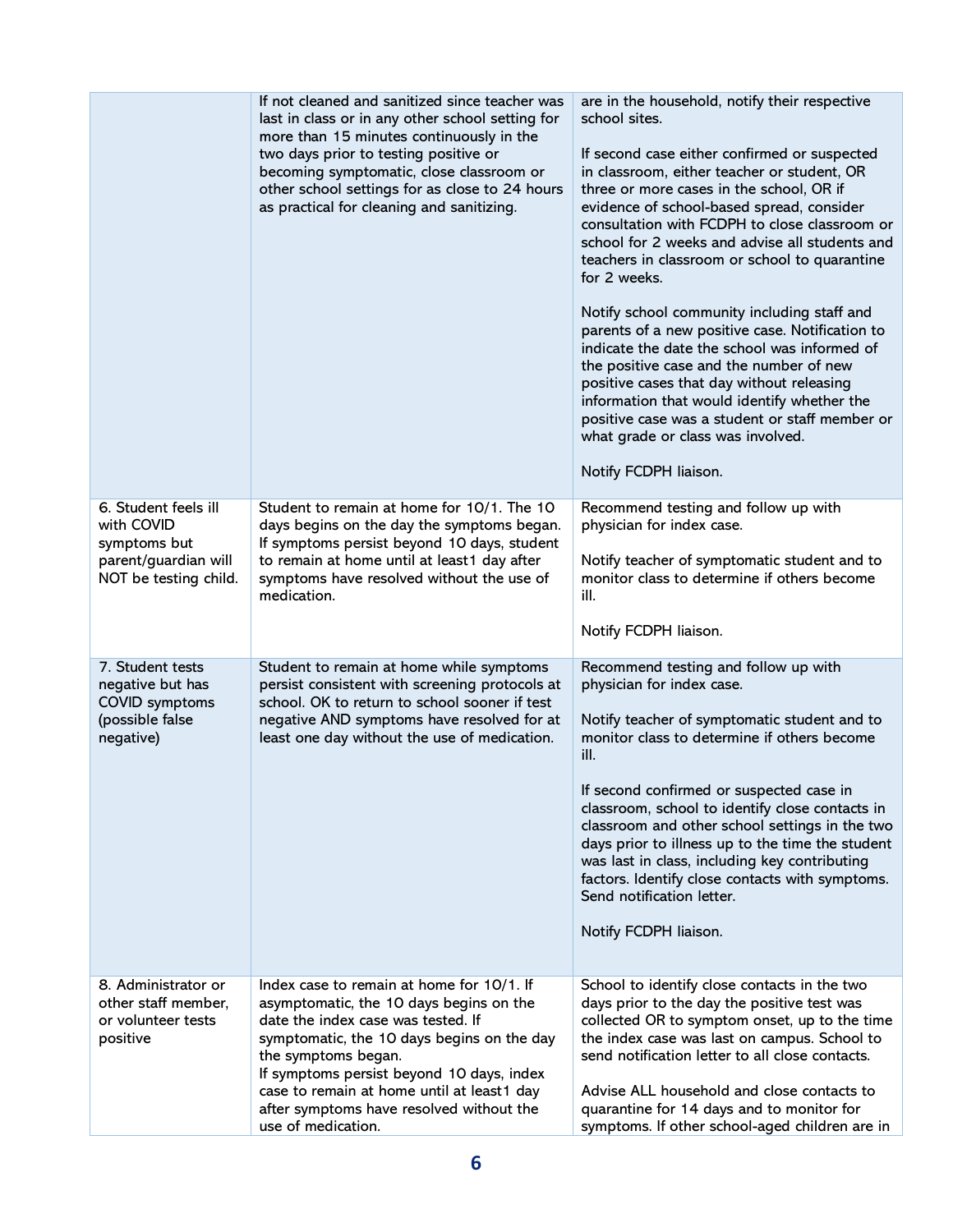|                                                                                        | Identify locations where the index case spent<br>more than 15 minutes: classroom, library,<br>cafeteria, school bus, etc. If these locations<br>have not been cleaned and sanitized since<br>the index case was present, close location for<br>as close to 24 hours as practical for cleaning<br>and sanitizing.                                                                                                                                                                                                                                                                                                          | the household, notify their respective school<br>sites.<br>If second case either confirmed or suspected<br>in classroom, either teacher or student, OR<br>three or more cases in the school, OR if<br>evidence of school-based spread, consider<br>consultation with FCDPH to close classroom or<br>school for 2 weeks and advise all students and<br>teachers in classroom or school to quarantine<br>for 2 weeks.<br>Notify school community including staff and<br>parents of a new positive case. Notification to<br>indicate the date the school was informed of<br>the positive case and the number of new<br>positive cases that day without releasing<br>information that would identify whether the<br>positive case was a student or staff member or<br>what grade or class was involved.<br>Notify FCDPH liaison. |
|----------------------------------------------------------------------------------------|---------------------------------------------------------------------------------------------------------------------------------------------------------------------------------------------------------------------------------------------------------------------------------------------------------------------------------------------------------------------------------------------------------------------------------------------------------------------------------------------------------------------------------------------------------------------------------------------------------------------------|------------------------------------------------------------------------------------------------------------------------------------------------------------------------------------------------------------------------------------------------------------------------------------------------------------------------------------------------------------------------------------------------------------------------------------------------------------------------------------------------------------------------------------------------------------------------------------------------------------------------------------------------------------------------------------------------------------------------------------------------------------------------------------------------------------------------------|
| 9. Administrator or<br>other staff or<br>volunteer feels ill<br>with COVID<br>symptoms | Index case is sent home immediately or<br>placed in isolation room with separate<br>entrance until transported home or to higher<br>level of care.<br>Isolation room to be cleaned and sanitized<br>after symptomatic index case leaves. Room<br>cannot be re-used until cleaning and<br>sanitizing completed.<br>Index case to remain at home for 10/1 or if<br>symptoms persist beyond 10 days, for at<br>least one day after symptoms resolve without<br>the use of medication. OK to return to school<br>sooner if test negative AND symptoms have<br>resolved for at least one day without the use<br>of medication. | Recommend testing and follow up with<br>physician for index case.<br>If second confirmed or suspected case on<br>campus is identified, school to identify close<br>contacts in classroom and other school<br>settings in the two days prior to illness up to<br>the time the index case was last in class,<br>including key contributing factors. Identify<br>close contacts with symptoms and advise them<br>to quarantine for 14 days.<br>If index case tests positive for COVID, identify<br>and notify close contacts. Send notification<br>letter.<br>Notify FCDPH liaison.                                                                                                                                                                                                                                             |
| 10. AM Kindergarten<br>student or teacher<br>tests positive                            | PM Kindergarten sharing classroom with AM<br>class with positive case shall move class to<br>another location on the day of notification<br>unless classroom cleaned since index case<br>tested positive.<br>See scenario #1 and/or #8 regarding student<br>tests positive for additional guidance, or #5<br>if teacher tests positive.                                                                                                                                                                                                                                                                                   | See scenario #1, #5, and/or #8 above.                                                                                                                                                                                                                                                                                                                                                                                                                                                                                                                                                                                                                                                                                                                                                                                        |
| 11. Outbreak of<br>cases on campus                                                     | Review all situations when two or more<br>positive cases in a classroom, or three or<br>more positive cases within a 2-week period<br>on a school campus with FCDPH consistent<br>with CDPH guidance.                                                                                                                                                                                                                                                                                                                                                                                                                     | Consider classroom or school shutdown on<br>case by case basis in coordination with FCDPH<br>and consistent with CDPH guidance.                                                                                                                                                                                                                                                                                                                                                                                                                                                                                                                                                                                                                                                                                              |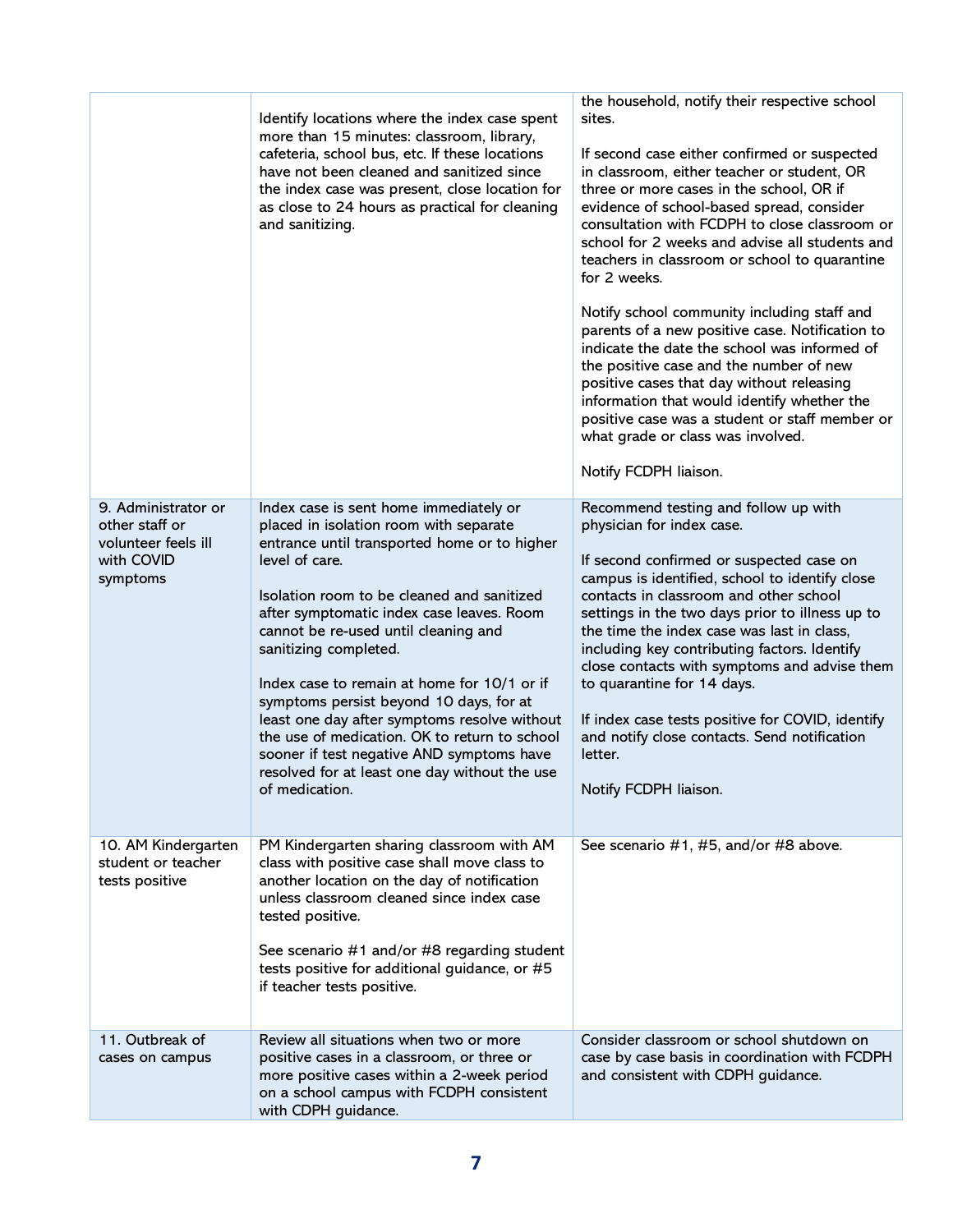#### Transportation Services

| <b>Scenario</b>                                             | <b>Response and Isolation Steps</b> | <b>Communication and Contact Tracing Steps</b>                                                                                                                                                                                                                    |
|-------------------------------------------------------------|-------------------------------------|-------------------------------------------------------------------------------------------------------------------------------------------------------------------------------------------------------------------------------------------------------------------|
| 12. Bus driver or<br>student rider on bus<br>tests positive | Refer to $#1, #5, and/or #8 above.$ | Refer to #1, #5, and/or#8 above. Conduct<br>contact tracing consistent with guidance for<br>school scenarios described above, paying<br>attention to key contributing factors. Consult<br>with FCDPH if questions regarding determining<br>close contacts on bus. |

#### After school programs

| Scenario                                                              | Response and Isolation Steps                                                                                                                                                                                                                                                                           | <b>Communication and Contact Tracing Steps</b>                                                                                                                                                                                                                                                                                                                                                                                                                                                                                                                                                                                                                                                                                                                                |
|-----------------------------------------------------------------------|--------------------------------------------------------------------------------------------------------------------------------------------------------------------------------------------------------------------------------------------------------------------------------------------------------|-------------------------------------------------------------------------------------------------------------------------------------------------------------------------------------------------------------------------------------------------------------------------------------------------------------------------------------------------------------------------------------------------------------------------------------------------------------------------------------------------------------------------------------------------------------------------------------------------------------------------------------------------------------------------------------------------------------------------------------------------------------------------------|
| 13. Student or teacher<br>or staff tests positive, or<br>has symptoms | Ensure availability of space to isolate children<br>or staff with symptoms, with staff person with<br>appropriate PPE available to monitor while<br>awaiting disposition to home or for higher<br>level of care consistent with guidance in above<br>scenarios.<br>Refer to $#1, #3, and/or #8 above.$ | Conduct contact tracing consistent with<br>guidance for school scenarios described above,<br>while determining if close contacts in alternative<br>settings utilized by after-care program.<br>If any close contacts with symptoms identified,<br>consider key contributing factors and notify<br>FCDPH.<br>Refer to $#1, #3, and/or #8 above.$<br>Notify school community of positive cases.<br>Notify school community including staff and<br>parents of a new positive case. Notification to<br>indicate the date the school was informed of the<br>positive case and the number of new positive<br>cases that day without releasing information that<br>would identify whether the positive case was a<br>student or staff member or what grade or class<br>was involved. |

#### Definitions:

10/1: Current CDC guidelines state that the index case must self-isolate for at least 10 days from the date symptoms began (for symptomatic patients) OR at least 10 days from the day the positive test was collected, PLUS one day with no symptoms without the use of medications. If index case has serious underlying medical conditions, contact FCDPH for consultation regarding isolation period.

Index case: person with a positive COVID test. In these scenarios, index case also refers to the person (student, teacher, or staff) who reports symptoms.

Close contact\*: a person within 6 feet for more than 15 minutes when the index case is without a mask. If questions about whether an individual meets the criteria for a close contact, refer to key contributing factors. Refer additional questions regarding close contact criteria to FCDPH.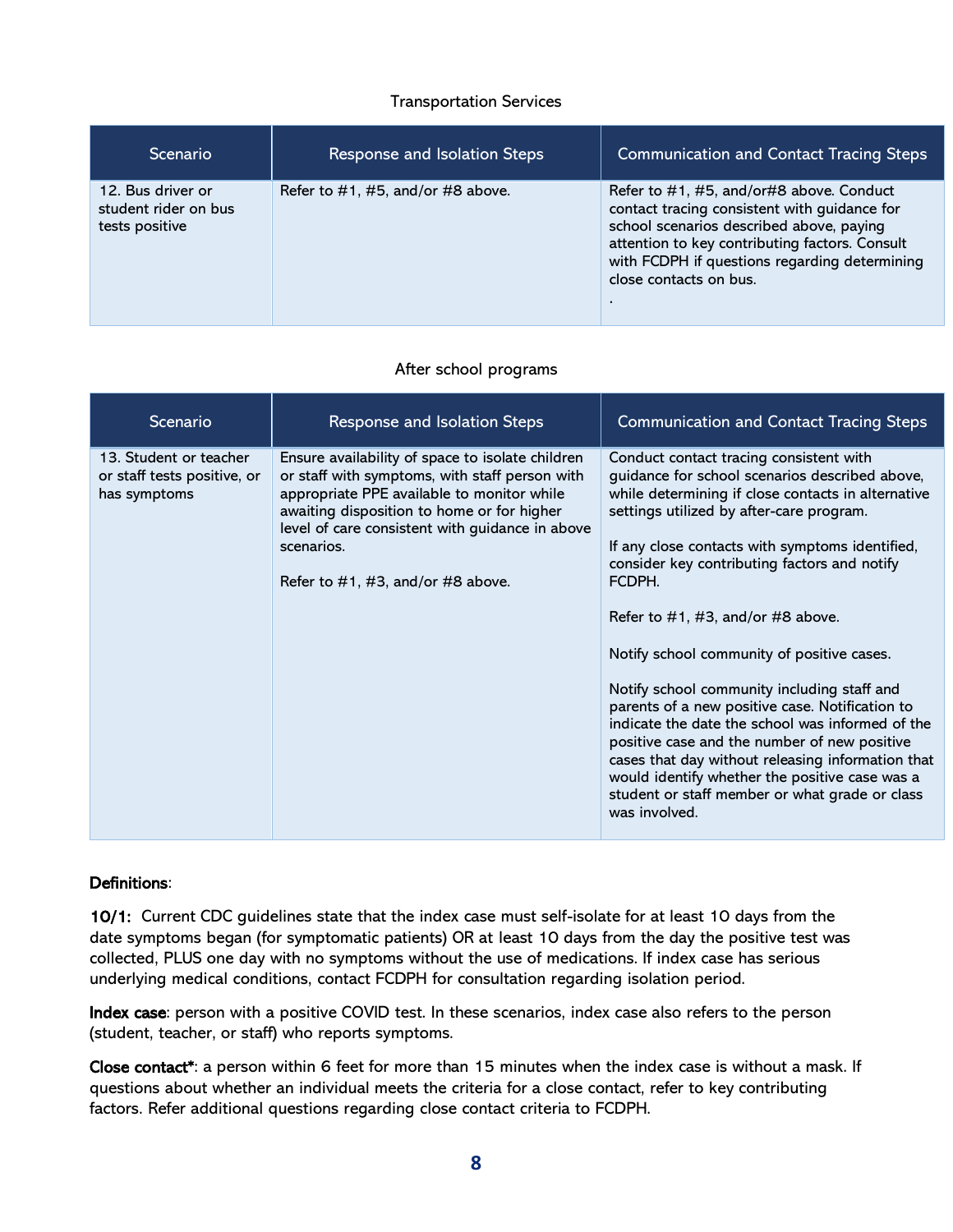Outbreak: Two or more confirmed COVID positive cases in a classroom OR three or more confirmed COVID positive cases on the school campus within 14 days.

Quarantine: Separates individuals who are close contacts of a confirmed COVID positive case but who are not yet ill. Individuals who are close contacts quarantine for 14 days from the date of last known contact with a COVID-19 patient. Household close contacts quarantine for 14 days after last close contact with index case while they are in isolation.

Isolation: Separates infected people who have a confirmed COVID test from others. Symptomatic COVID positive individuals must isolate for a minimum of 10 days from onset of symptoms and at least one day without fever and an improvement in respiratory symptoms. Asymptomatic COVID positive individuals must isolate for 10 days from test collection date.

\* If there is social distancing in classrooms including in the configuration of student desks, and teachers and students wear masks when unable to socially distance (for example when student and teacher are working at the student's desk) then classroom contacts not necessarily considered close contact.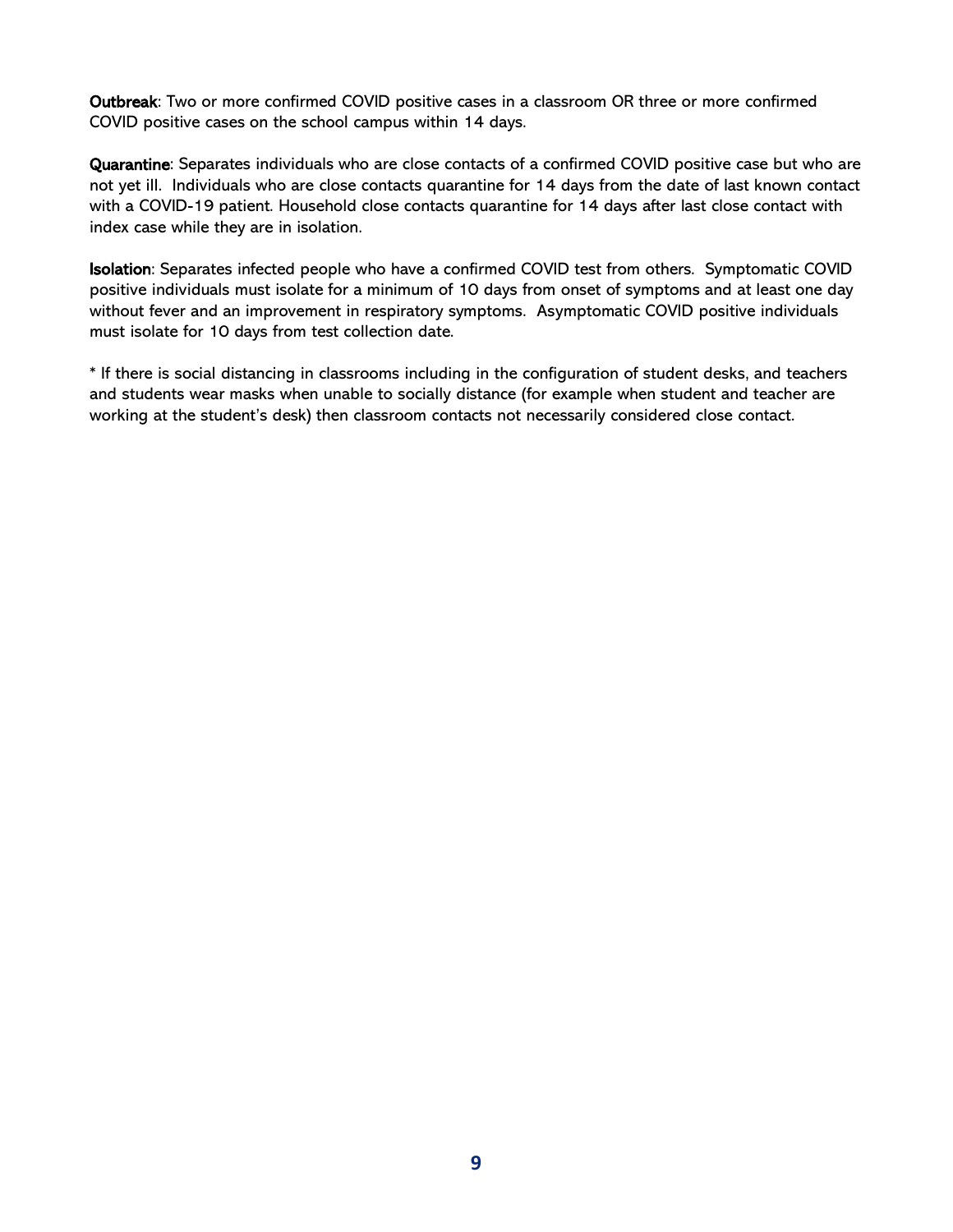| <b>Potential Scenarios</b>                                                         | <b>Key Contributing Factors</b>                                          | <b>Potential Responses/Actions</b>                                                          |
|------------------------------------------------------------------------------------|--------------------------------------------------------------------------|---------------------------------------------------------------------------------------------|
| Student has tested positive for<br>COVID-19                                        | $\Box$ Was index case wearing mask<br>properly?                          | □ Notify school community of<br>COVID positive cases in the<br>child's classroom or school  |
| $\Box$ Student feels ill and is waiting<br>for test results                        | $\Box$ Was social distancing<br>maintained?                              | $\Box$ Complete contact tracing                                                             |
| □ Student develops COVID<br>symptoms while at school                               | Duration of exposure to index<br>case.                                   | □ Quarantine close contacts<br>n Inform potential close contacts                            |
| □Member of student's household<br>tests positive                                   | □ COVID-19 confirmed or<br>suspected                                     | to self-monitor, follow up with<br>physician if symptoms develop.                           |
| □ Teacher tests positive                                                           | $\Box$ Index case symptomatic or<br>asymptomatic                         | $\Box$ Sanitize and disinfect<br>potentially contaminated<br>equipment, supplies, and rooms |
| □ Student feels ill with COVID<br>symptoms but parent will not<br>be testing child | □ Location of exposure -<br>classroom, outdoors, other<br>indoor setting | □ Close classroom                                                                           |
| □ Student tests negative but has<br>COVID symptoms (possible<br>false negative)    | □ Proper PPE used?<br>$\square$ Prior positive cases in                  | □ Contact the Fresno County<br>Department of Public Health (FC<br>DPH)                      |
| □ Administrator or staff member,<br>or volunteer tests positive                    | classroom?<br>□ Prior positive cases on school                           | □ Recommend testing if not<br>already done                                                  |
| □ Administrator or staff, or<br>volunteer feels ill with COVID                     | campus?                                                                  | $\Box$ Recommend evaluation from<br>physician                                               |
| symptoms<br>□ AM Kindergarten student or                                           | $\Box$ Type of transportation to and<br>from school                      | $\Box$ Follow up contact with index<br>case and/or close contacts<br>scheduled              |
| teacher tests positive                                                             | □Windows open or closed on<br>bus                                        |                                                                                             |
| □ Outbreak of cases on campus                                                      | □ Presumed source of spread to                                           |                                                                                             |
| $\Box$ Bus driver, or student rider on<br>bus, tests positive                      | index case-school vs community                                           |                                                                                             |
| □ Student or teacher in after<br>school program tests positive                     | $\Box$ Household contacts at other<br>schools                            |                                                                                             |
|                                                                                    | □ Close contacts in school sports<br>or other after-school programs      |                                                                                             |
|                                                                                    |                                                                          |                                                                                             |

## Covid-19 School Scenario Guidance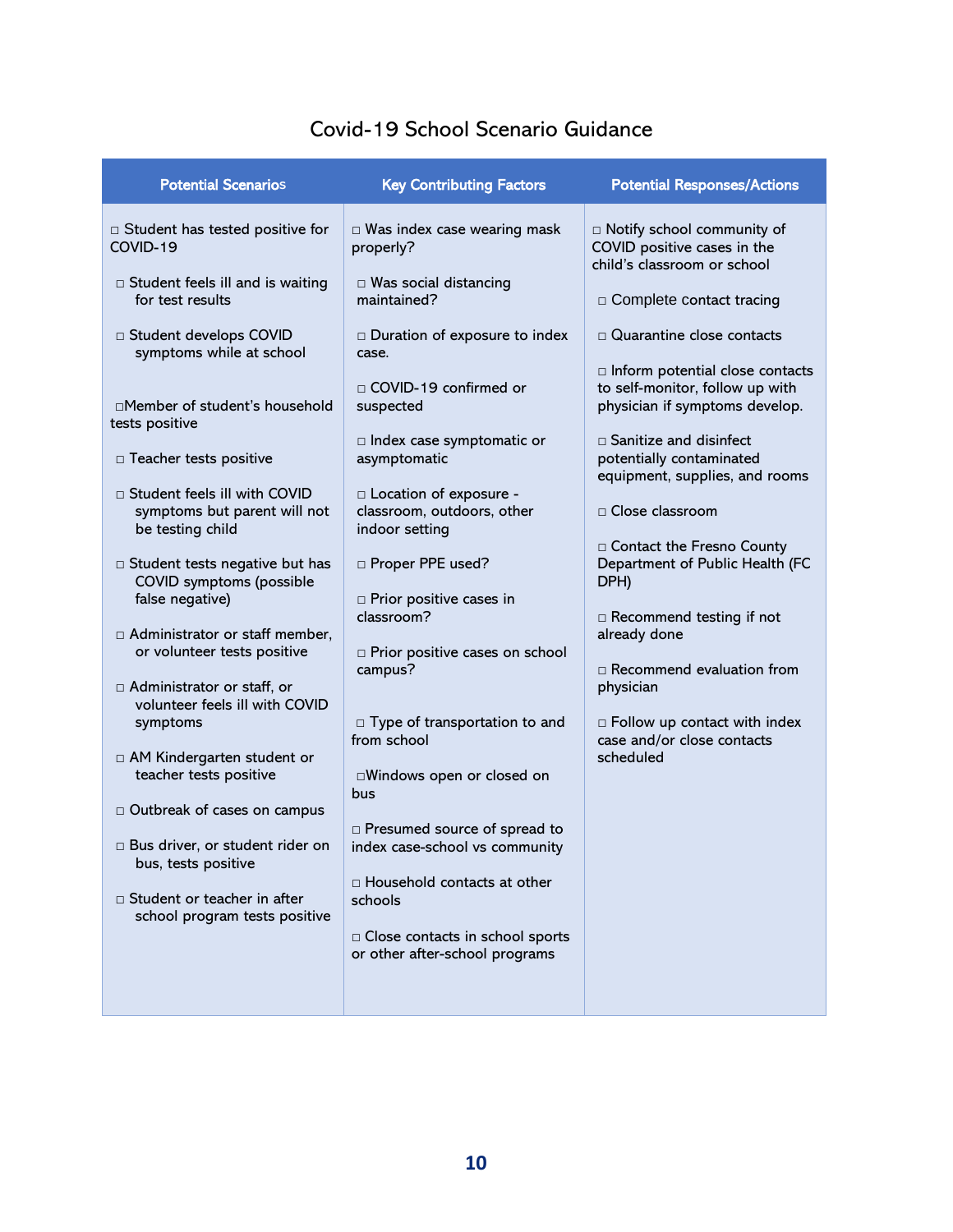#### Sample Notification Letter for Positive Case

Dear Parent or Guardian:

Your student had a positive COVID-19 test.

Coronavirus (COVID-19) is an illness caused by a virus that can spread from person to person. The virus that causes COVID-19 is a new coronavirus that has spread throughout the world. COVID-19 symptoms can range from mild (or no symptoms) to severe illness. You can become infected by coming into close contact (about 6 feet or two arm lengths) with a person who has COVID-19. COVID-19 is primarily spread from person to person. You can become infected from respiratory droplets when an infected person coughs, sneezes, or talks. You may also be able to get it by touching a surface or object that has the virus on it, and then by touching your mouth, nose, or eyes.

\_\_\_\_\_\_\_\_\_\_\_\_\_\_\_\_\_\_\_\_\_\_\_\_\_\_\_ and the Fresno County Department of Public Health recommend the

following steps:

- 1. Your student is required to self-isolate at home, including complete separation from others in the house. This means no contact, no time together in the same room, and no sharing of any spaces, such as same bathroom or bedroom.
- 2. Your student may return to school:
	- a. after being completely symptom-free for 24 hours without the use of medication,
	- b. AND a minimum of 10 days have passed since the symptoms began OR when the positive test was completed.
- 3. Any other students or adults in the household are now considered close contacts and must quarantine for 14 days.
	- a. Quarantine for 14 days following date of last exposure to the student with a positive COVID-19 test, including complete separation from the person in your house with COVID-19.
		- i. If unable to completely separate from student with COVID-19, any other students or adults in the household must quarantine for 14 days after the last contact with the student with COVID-19 during their isolation period.
	- b. If any household contacts develop symptoms during the 14 days, they should contact their medical provider for evaluation. The medical provider may or may not recommend testing for COVID-19.
- 4. We recommend evaluation by your student's medical provider if you have any questions or if their symptoms worsen, or go to the emergency room or call 911 if your student has any trouble breathing, continued pain or pressure in the chest, or bluish lips or face.
- 5. Notify the school(s) of any changes in status.

If you have general questions about COVID-19, you can visit the health department's web site at www.fcdph.org/covid19.

If you need resources, please contact \_\_\_\_\_\_\_\_\_\_\_\_\_\_\_\_\_\_.

If you would like to speak to someone on the school campus, please contact \_\_\_\_\_\_\_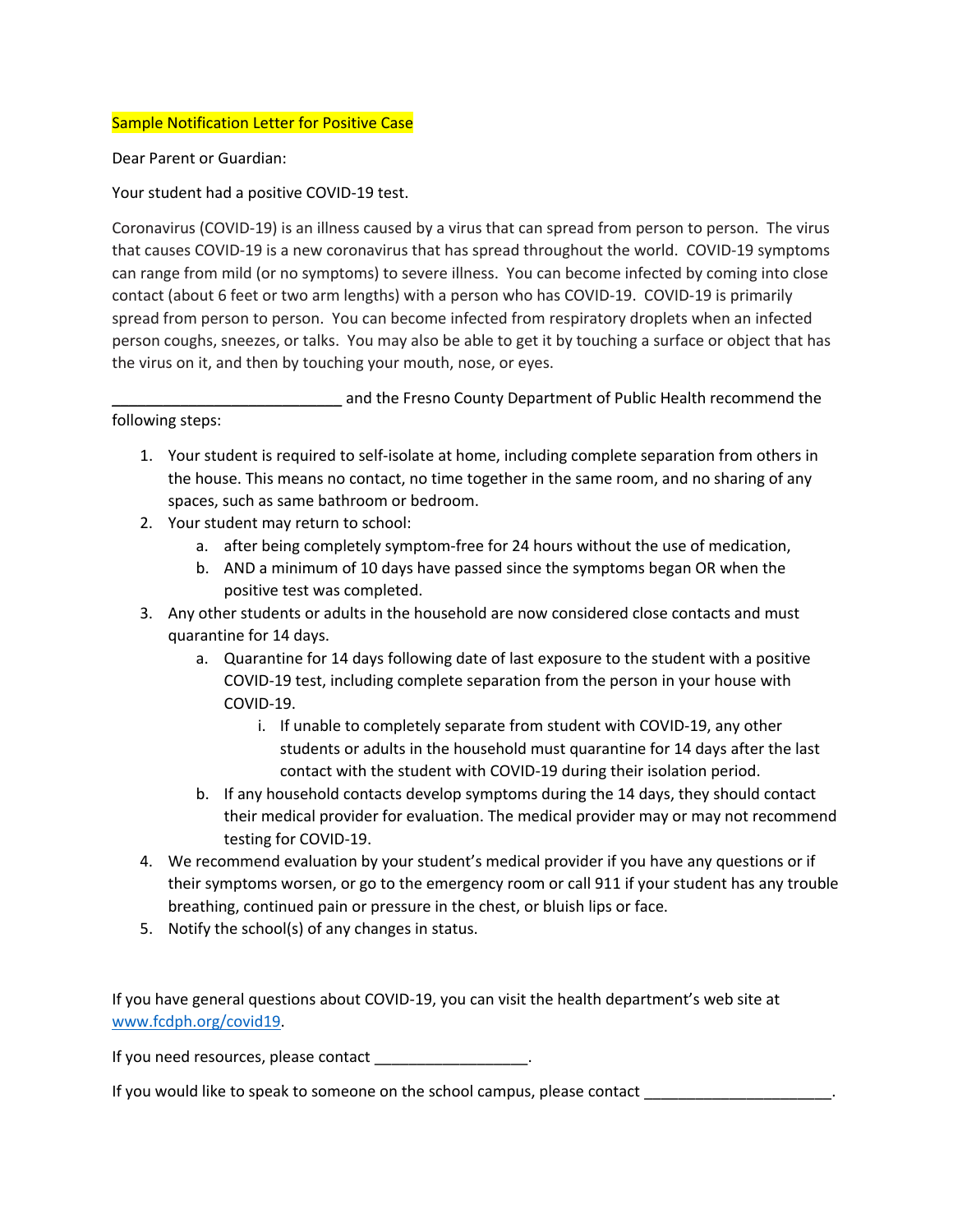#### Sample Notification Letter – Symptoms

Dear Parent or Guardian:

Coronavirus (COVID-19) is an illness caused by a virus that can spread from person to person. The virus that causes COVID-19 is a new coronavirus that has spread throughout the world. COVID-19 symptoms can range from mild (or no symptoms) to severe illness. You can become infected by coming into close contact (about 6 feet or two arm lengths) with a person who has COVID-19. COVID-19 is primarily spread from person to person. You can become infected from respiratory droplets when an infected person coughs, sneezes, or talks. You may also be able to get it by touching a surface or object that has the virus on it, and then by touching your mouth, nose, or eyes.

Because your student has symptoms of COVID 19 and because your school wants to protect your student's health and the health of others, your student cannot return to school until the following are true:

- 1. Your student had a negative test result for COVID 19 and has no further symptoms (be prepared to show proof of negative COVID 19 test) OR
- 2. At least 10 days have passed from the day symptoms were first identified AND

At least 24 hours without symptoms and fever free without fever reducing medication.

COVID 19 and other illnesses are potentially very serious. Please consult your medical provider for any questions you may have regarding your students condition or testing. If your student has symptoms that are worsening, particularly any trouble breathing, continued pain or pressure in the chest , or bluish lips or face, immediately contact your medical provider or go to the emergency room or call 911.

If you do not have a negative COVID 19 test for your student, the earliest date your ill student can return is \_\_\_\_\_\_\_\_\_\_\_\_\_\_\_\_\_\_\_\_\_\_\_\_\_\_\_ *(NOTE: Calculate based on 10 days from date symptoms were identified)*

In addition, any other students living in the household of the sick student may not return for 14 days after the last day they were in contact with the ill child. You should try to isolate the sick student from well family members while at home.

\_\_\_\_\_\_\_\_\_\_\_\_\_\_\_\_\_\_\_\_\_\_\_\_\_\_\_\_\_\_\_\_\_\_\_\_\_\_\_\_\_\_\_\_\_\_\_\_\_\_\_\_\_\_\_

Names of other students in house: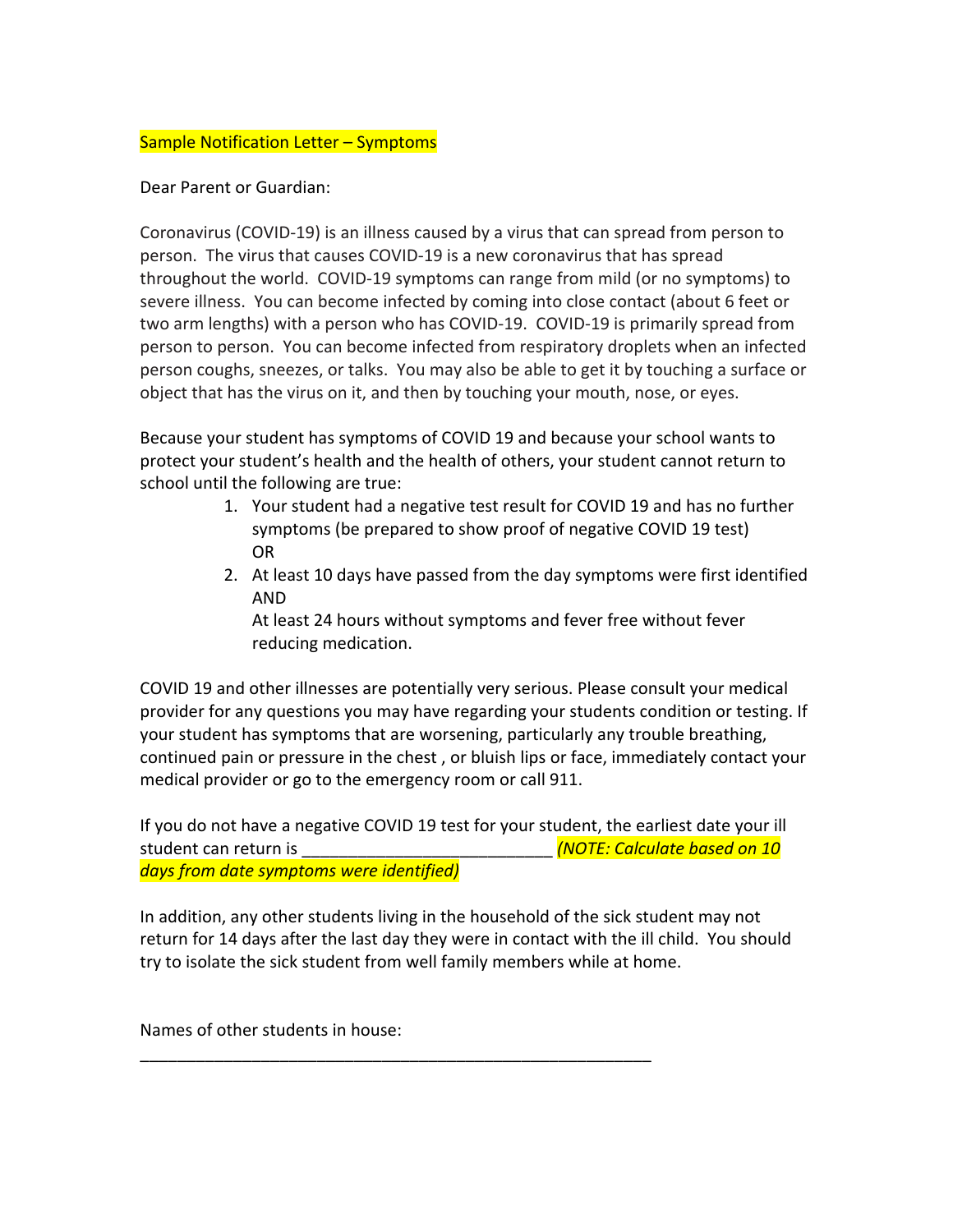Return to school date if able to isolate other students from your student: *(NOTE: Calculate based on 14 days from last date of close contact with index case. Recommend followup to determine if close contact was able to remain quarantined from index case- if not will need to extend date of return to school to end of isolation period for index case, plus additional 14 days of quarantine)*

Staff name: **Example 20** 

For additional information on isolation and quarantine, please visit the Fresno County Dept of Public Health website at:

https://www.co.fresno.ca.us/departments/public-health/covid-19/covid-19-orders Please contact the site health service staff if you have questions regarding returning.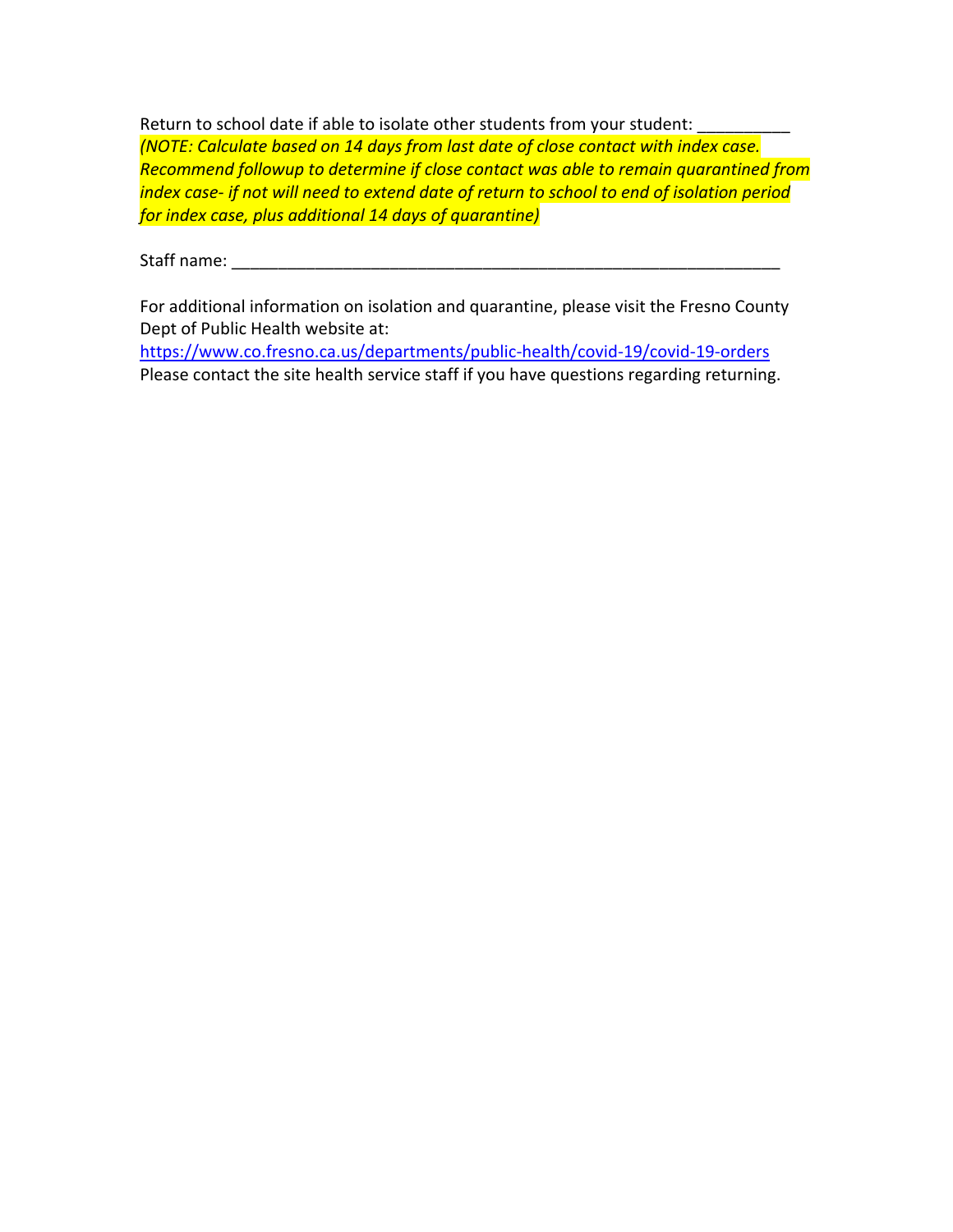#### Sample Notification Letter – Exposure

Dear Parent or Guardian:

Your student may have been exposed to COVID-19 on \_\_\_\_\_\_\_\_\_\_\_\_\_\_\_\_\_\_\_\_\_\_\_\_\_\_\_\_\_\_ at

Coronavirus (COVID-19) is an illness caused by a virus that can spread from person to person. The virus that causes COVID-19 is a new coronavirus that has spread throughout the world. COVID-19 symptoms can range from mild (or no symptoms) to severe illness. You can become infected by coming into close contact (about 6 feet or two arm lengths) with a person who has COVID-19. COVID-19 is primarily spread from person to person. You can become infected from respiratory droplets when an infected person coughs, sneezes, or talks. You may also be able to get it by touching a surface or object that has the virus on it, and then by touching your mouth, nose, or eyes.

\_\_\_\_\_\_\_\_\_\_\_\_\_\_\_\_\_\_\_\_\_\_\_\_\_\_\_\_\_\_ and the Fresno County Department of Public Health requires the

following steps:

- 1. Your student must quarantine for 14 days from the date listed above.
- 2. Your student may return to school:

\_\_\_\_\_\_\_\_\_\_\_\_.

- a. If 14 days have passed and no symptoms have developed. Return date would be:
- 3. People with COVID-19 have had a wide range of symptoms reported ranging from mild symptoms to severe illness. Symptoms may appear **2-14 days after exposure to the virus.** People with these symptoms may have COVID-19:
	- Fever or chills
	- Cough
	- Shortness of breath or difficulty breathing
	- Fatigue
	- Muscle or body aches
	- Headache
	- New loss of taste or smell
	- Sore throat
	- Congestion or runny nose
	- Nausea or vomiting
	- Diarrhea
	- o If any of these symptoms develop,
		- i. contact your medical provider for evaluation or go to the emergency room if getting worse or trouble breathing. The medical provider may or may not recommend testing for COVID-19.
		- ii. Student must be isolated, as much as possible, from the rest of the household.
		- iii. Student may return to school after being completely symptom free for 24 hours without the use of medication, AND a minimum of 10 days have passed since the symptoms began, which may extend the quarantine period beyond the original 14 days.
		- iv. Notify the school of any changes in status.